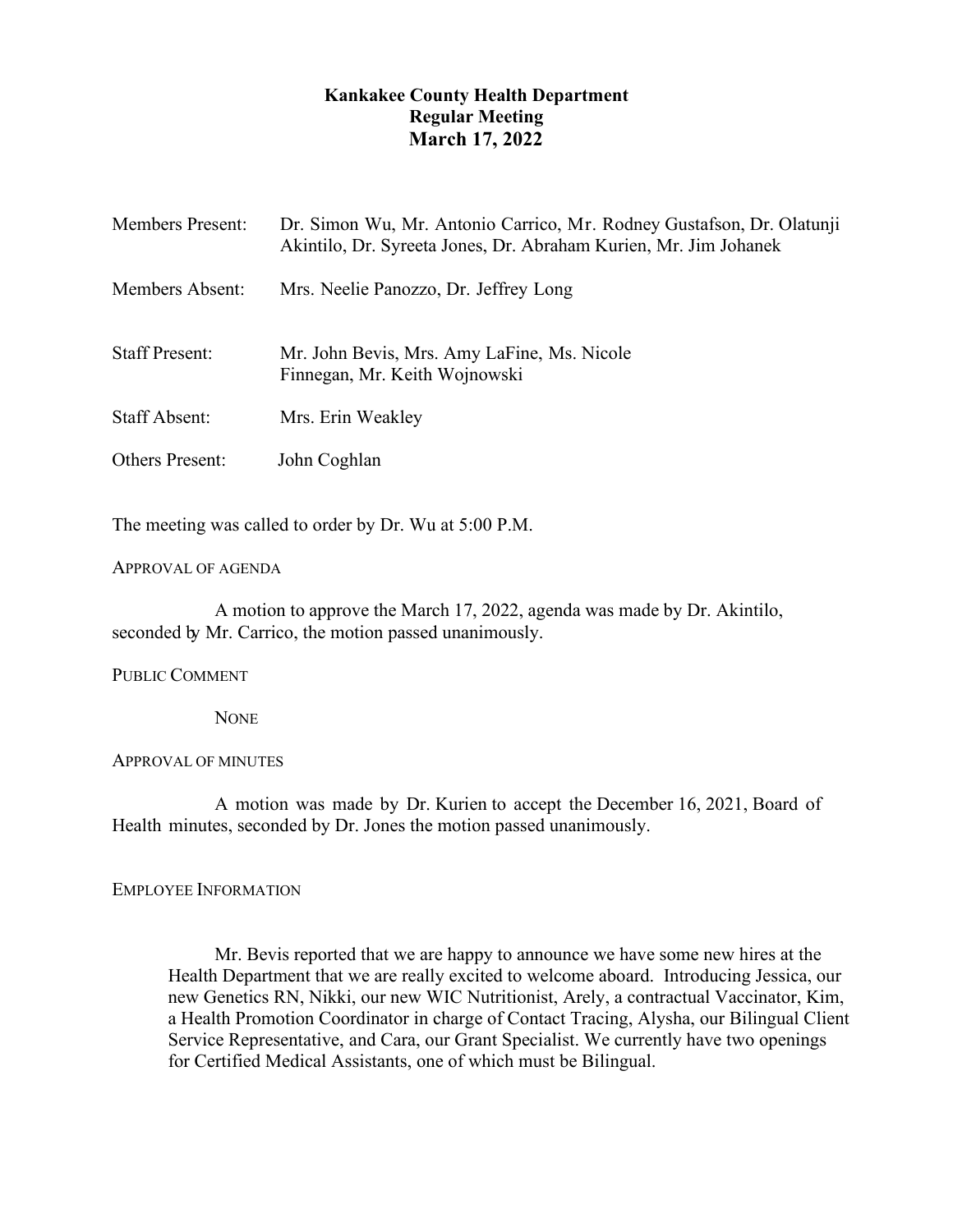#### Division Reports

#### *Client Services*

Mrs. LaFine announced that we are looking into expanding our lab services in alignment and support of Community Health Improvement Planning, utilizing the MAPP (Mobilizing for Action through Planning and Partnerships) process findings, the Health Department is proposing expanding LAB services to include important screenings for Blood Sugar, Cholesterol, Vitamin D levels, and Bone Density. Mrs. LaFine reported that we have built the case as to why these are important services for the community, and we are currently awaiting grand funding approval to proceed.

Mrs. LaFine also gave an update on the FY 2022-24 Genetics Grant Update. The goal of this grant is to improve the awareness of newborn screening and genetics, strengthen the access to are and services for Illinois parents and families of affected children, and increase knowledge and access to prevention strategies for potentially preventable conditions. With the help of our new Genetics RN, Jessica Torres, we are gathering data in McHenry, Kane, Kendall, Grundy, and Kankakee County. We have already begun to meet with the State of Illinois workgroup and have begun the process of developing regional workgroups in the four other counties. Our survey tool to assess and gather data was submitted and approved by the state, and we are currently gathering data from Primary Care, Specialists, and families identified for Genetic follow-up. We are also meeting with our local pregnancy resource center to invite their participation as a community partner as well.

#### *Environmental Health*

Mr. Wojnowski updated the Board on the status of 2022 Food Service Permits announcing that he's happy to report that we currently have 630 licensed food establishments, and we had no outstanding permits that have not been paid yet.

#### *Administrator's Report*

Mr. Bevis announced that the County is currently at 28,689 positive cases, 361 deaths, and 50.58% of the population is vaccinated. We are seeing a definite difference in positivity rate, which is now down to 1.1%. We can also see a definite decrease in demand for vaccinations declining from 263 in February, and now 59 for the month of March. We are still waiting on the last group of 6 months-5 years to be approved and anticipate that the demand will increase once that happens.

Mr. Bevis also reported on a recent event he and Mrs. LaFine attended for the Braidwood Nuclear Drill. The drill mimicked a nuclear spill and was held at the EOC. The after-action report showed that Kankakee County did a great job of successfully collaborating throughout the drill and we feel very confident in the safety of Kankakee County with the partnerships we have in place.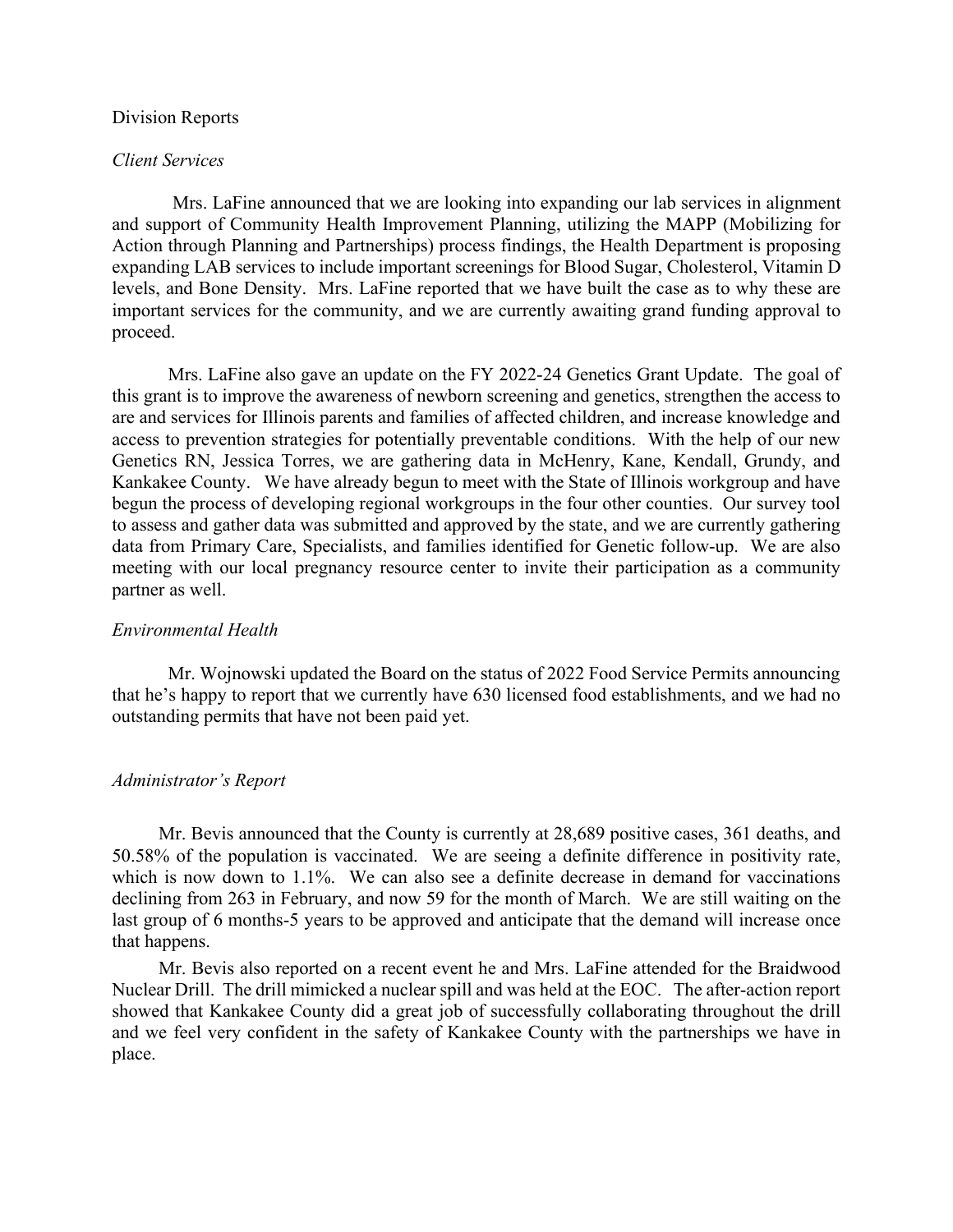### ADMINISTRATIVE REPORTS

## *Financial Status*

Mr. Bevis updated the Board on the November/ December 2021 financials as well as the January/February 2022 Financials as Mrs. Weakley was not able to attend. For November 2021, we should be at 100 % of the year, and we are at 85.41% for revenue and 74.64% for total expenses. Total Cash on hand is \$3,236,050.13. (Please note these numbers are contingent upon auditor's final assessment.) For December 2021, we should be at 8.3% of the year, and we are at 5.44% for revenue on the year and 6.41% for total expenses. Total Cash on hand is \$3,284,850.24. For January 2022, we are at 16.6% of the year, and 14.24% for revenue, and 11.65% for total expenses. Total Cash on hand is \$ 3,658,194.44. For February 2022, we are at 25% of the year, and at 18.39% for revenue and 16.14% for total expenses. Total Cash on hand is \$ 3,633,163.20. A motion was made by Mr. Gustafson to combine and approve all financials at once, seconded by Dr. Kurien the motion passed unanimously.

#### OLD BUSINESS

Mr. Bevis announced that the KCHD FY 22 Annual Budget final draft was sent by email for review, and you were asked to ask questions ahead of time in lieu of Mrs. Weakley's absence. Upon further discussion, it was agreed that there were no questions and Mr. Gustafson made a motion to approve the KCHD FY 22 Annual Budget, seconded by Dr. Kurien. Mr. Coghlan announced that we will need a role call for the budget and a role call was performed with a 7/0 result in favor of approving the KCHD FY 22 Annual Budget and the motion passed unanimously.

#### NEW BUSINESS

Mr. Bevis announced that it was that time again for Dr. Wu to appoint a Personnel and Budget/Finance committee. Dr. Wu announced that the Personnel Committee will consist of Mr. Gustafson, Dr. Akintilo, and Dr. Wu. The Budget/Finance Committee will consist of Mr. Johanek, Dr. Kurien, and Mr. Carrico. Dr. Kurien made a motion to approve the appointment of Personnel and Budget committees seconded by Dr. Jones, the motion passed unanimously.

Mr. Johanek asked to discuss changing or creating a policy for implementing zoom meetings and a process for attending the Board of Health meetings offsite. Currently, Board of Health members can attend via phone as long as we already have a quorum present, and members can then be voted in. Mr. Carrico suggested that we revise the bylaws to include virtual meeting attendance. Mr. Bevis agreed that it could prevent future conflicts by creating language to allow virtual attendance with some guidance in place. Mr. Bevis concluded that we would gather information from the County's policy and decide what language would work for our Board members and present for review at a later date.